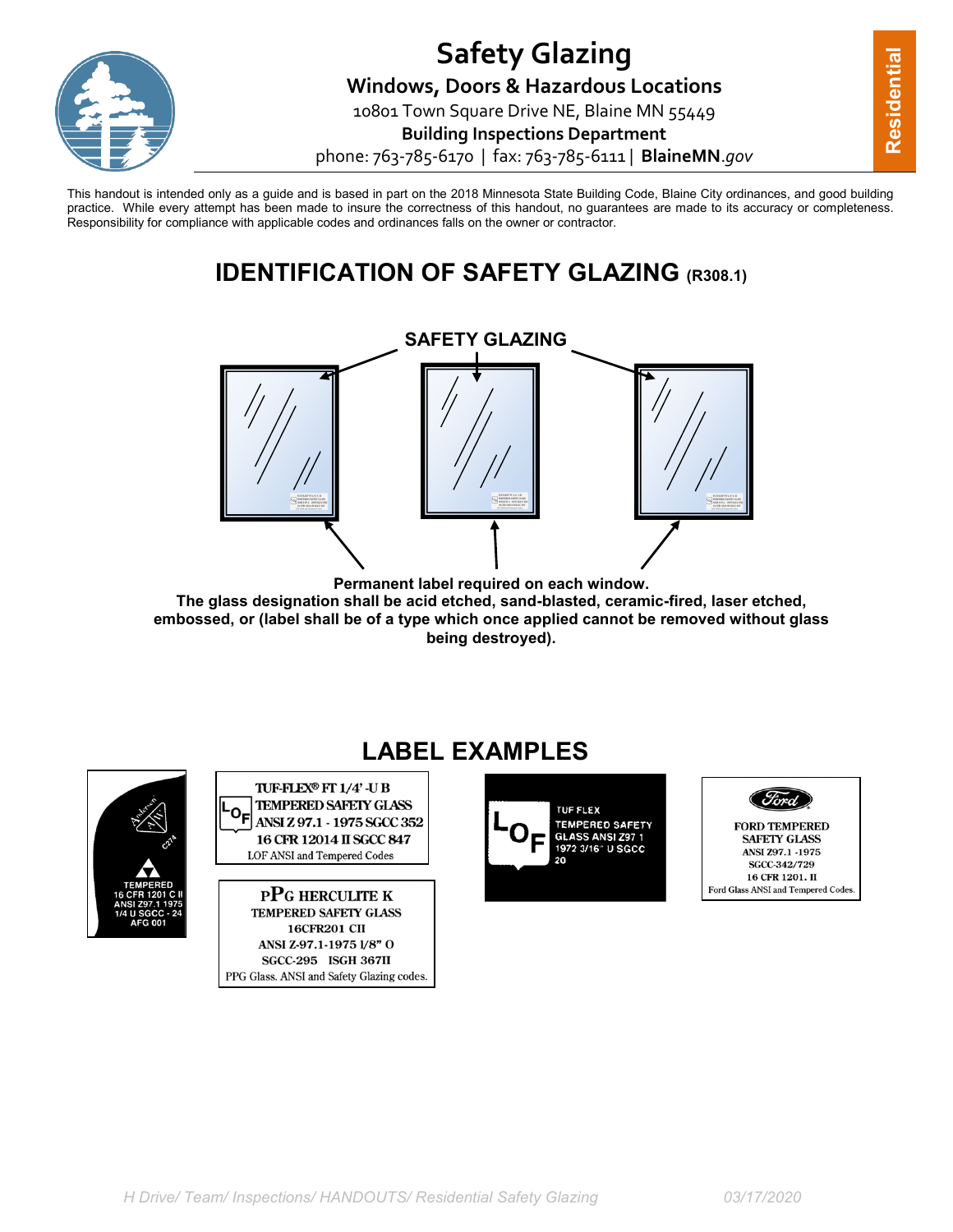

**SAFETY GLAZING ADJACENT DOORS (R308.4.2)**



*H Drive/ Team/ Inspections/ HANDOUTS/ Residential Safety Glazing 03/17/2020*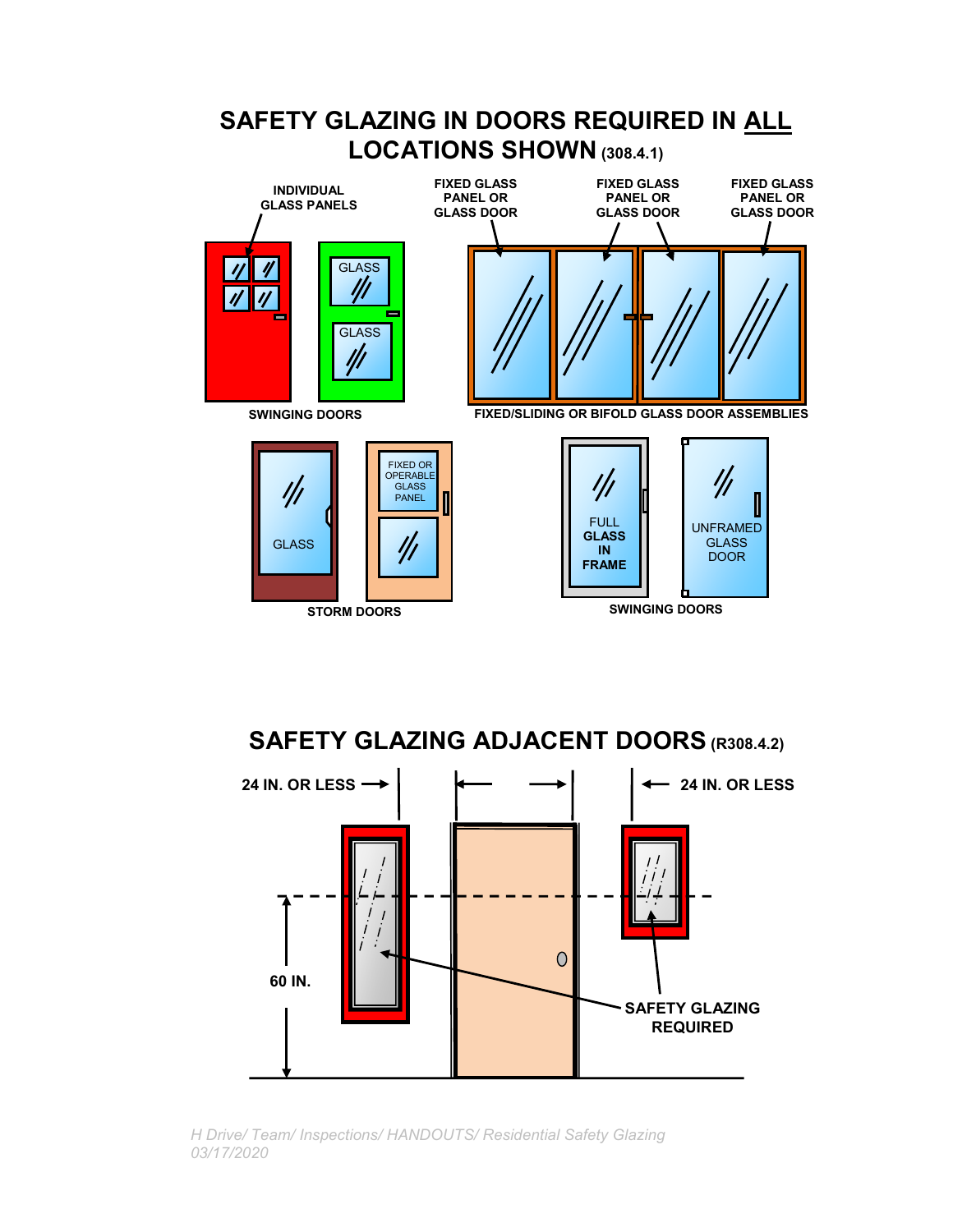

*H Drive/ Team/ Inspections/ HANDOUTS/ Residential Safety Glazing 03/17/2020*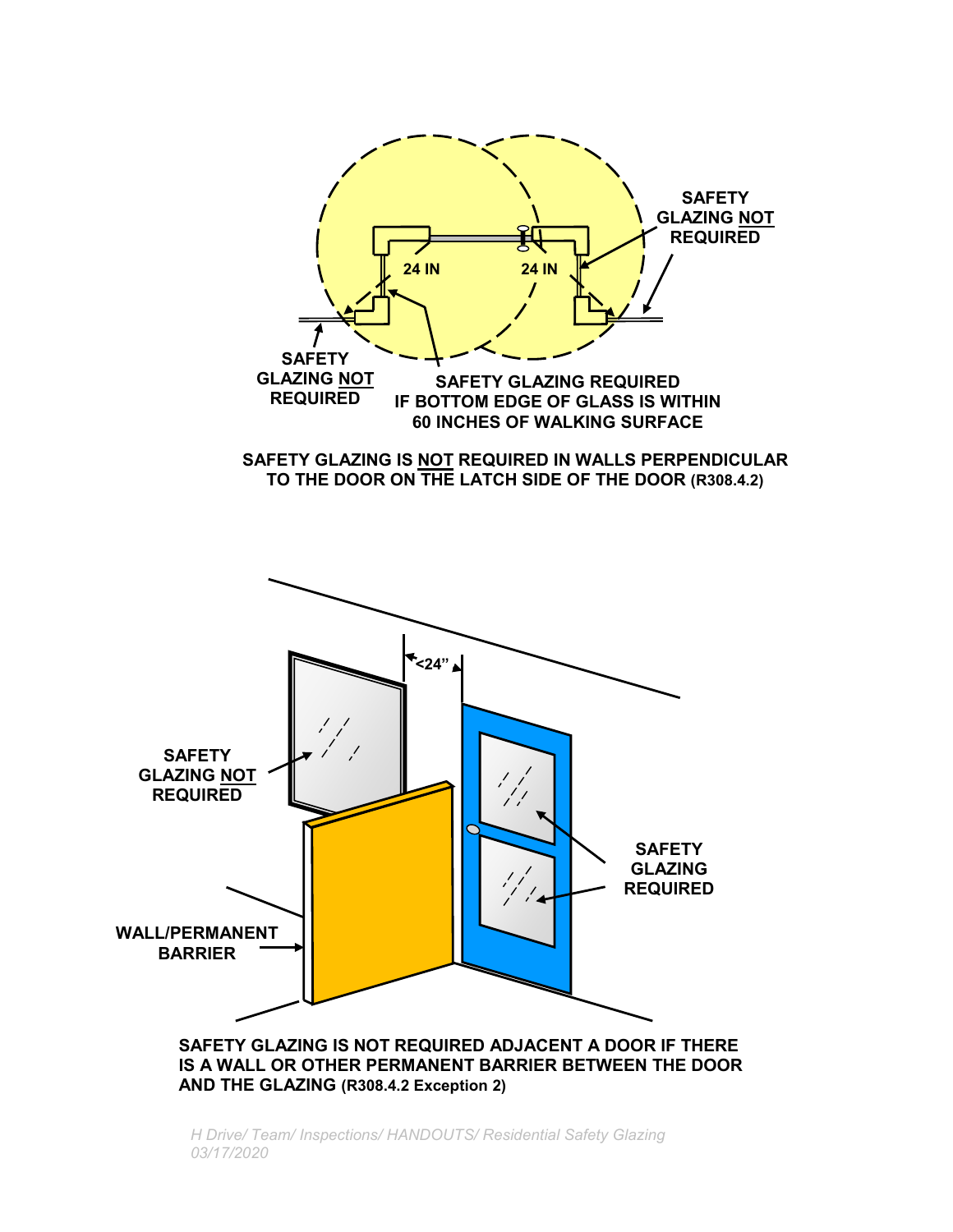



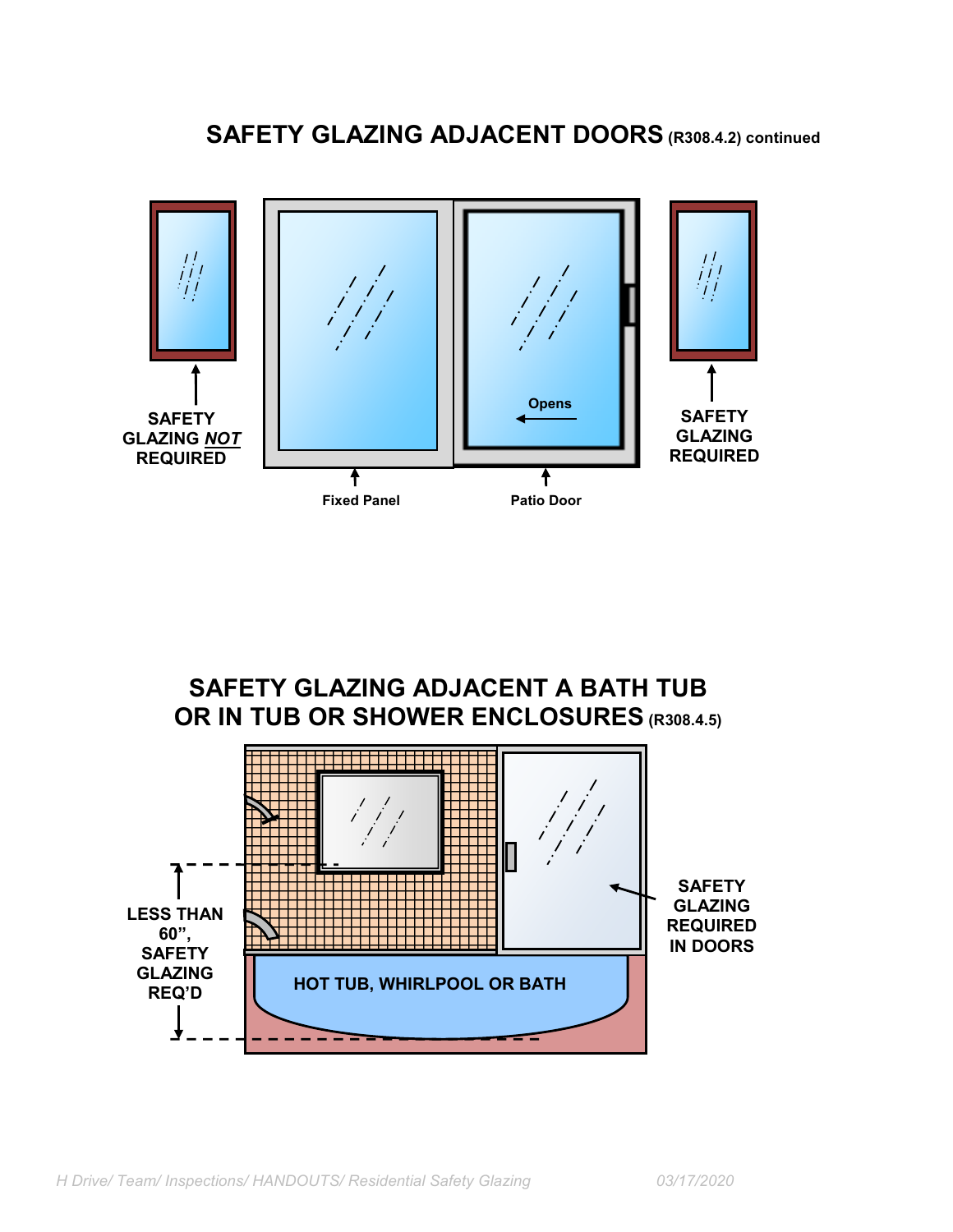

### **SAFETY GLAZING REQUIRED ADJACENT WET SURFACES (R308.4.5)**





**IF THE WINDOW HAS A BAR OR RAIL ON THE ACCESSIBLE SIDE MOUNTED 34-38" ABOVE THE PLANE OF THE WALKING SURFACE, SAFETY GLAZING IS NOT REQUIRED. THE BAR OR RAIL MUST BE AT LEAST 1-1/2" THICK AND NOT CONTACT THE GLASS (R308.4.3 Exception 2).**